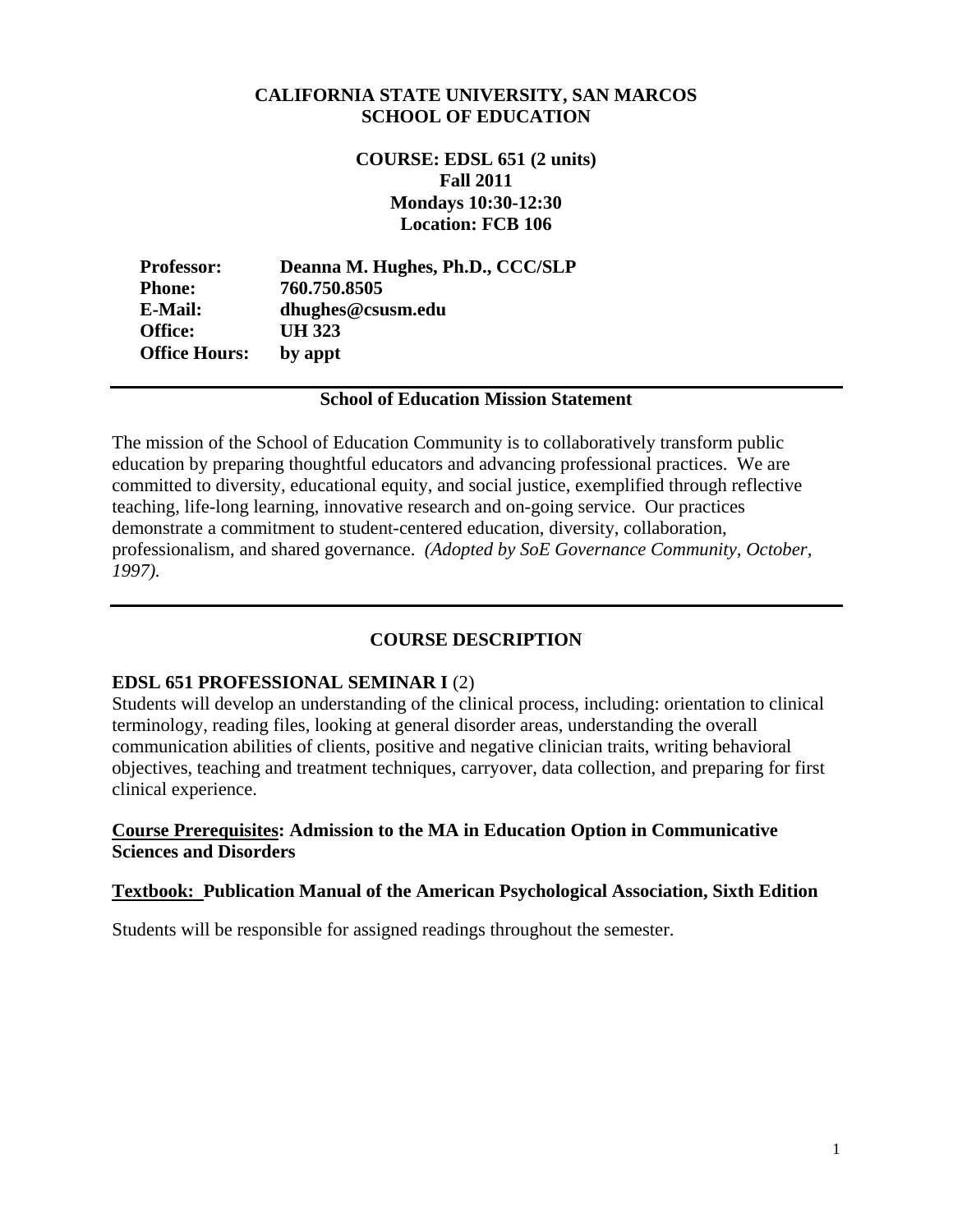### **School of Education Attendance Policy**

 possible. *(Adopted by the SoE Governance Community, December, 1997).* Due to the dynamic and interactive nature of courses in the School of Education, all students are expected to attend all classes and participate actively. At a minimum, students must attend more than 80% of class time, or s/he may not receive a passing grade for the course at the discretion of the instructor. Individual instructors may adopt more stringent attendance requirements. Should the student have extenuating circumstances, s/he should contact the instructor as soon as

#### **Students with Disabilities Requiring Reasonable Accommodations**

Students with disabilities who require reasonable accommodations must be approved for services by providing appropriate and recent documentation to the Office of Disable Student Services (DSS). This office is located in Craven Hall 4300, and can be contacted by phone at (760) 750- 4905, or TTY (760) 750-4909. Students authorized by DSS to receive reasonable accommodations should meet with their instructor during office hours or, in order to ensure confidentiality, in a more private setting within one week of the beginning of the course.

### **Course Requirements**

Speech-Language Pathology Credential Standards 1-5). **Examinations: (50 points each for a total of 100 points)** Students will take 2 examinations covering information from lectures, readings and class discussion, that evidence gained knowledge in the content area (**ASHA Standards III-B, C, D & F; IV-B; V-A; CTC for the** 

Standards 1-5). **Ouizzes: (Four quizzes, 25 points for each quiz for a total of 100 points)** Students will take 4 quizzes covering information from lectures, readings, and class discussion (**ASHA Standards III-B, C, D & F; IV-B; V-A; CTC for the Speech-Language Pathology Credential** 

**Presentation of a diagnostic measure: (50 points)** Students will present an example of a diagnostic measure (e.g. standardized test, informal measure) to the class detailing the rationale for its use and description of key elements (**ASHA Standards III-B, C, D & F; IV-B; V-A; CTC Standard 1-5)**.

**Assessment report and proposed goal areas: (100 points)** Students will complete an assessment report based upon clinical case studies and propose target goal areas demonstrating clinical competencies related to assessment and treatment. (**ASHA Standards III-B, C, D & F; IV-B; V-A; CTC Standard 1-5)**.

**Goals and data collection plan: (100 points)** Students will create goals for treatment and a plan for data collection and progress monitoring based upon a diagnostic report from a clinical case study which reflect evidence-based practice and professional standards. (**ASHA Standards III-B, C, D, E & F; IV-B; V-A; CTC Standard 1-5)** 

**Total Points for Course-450**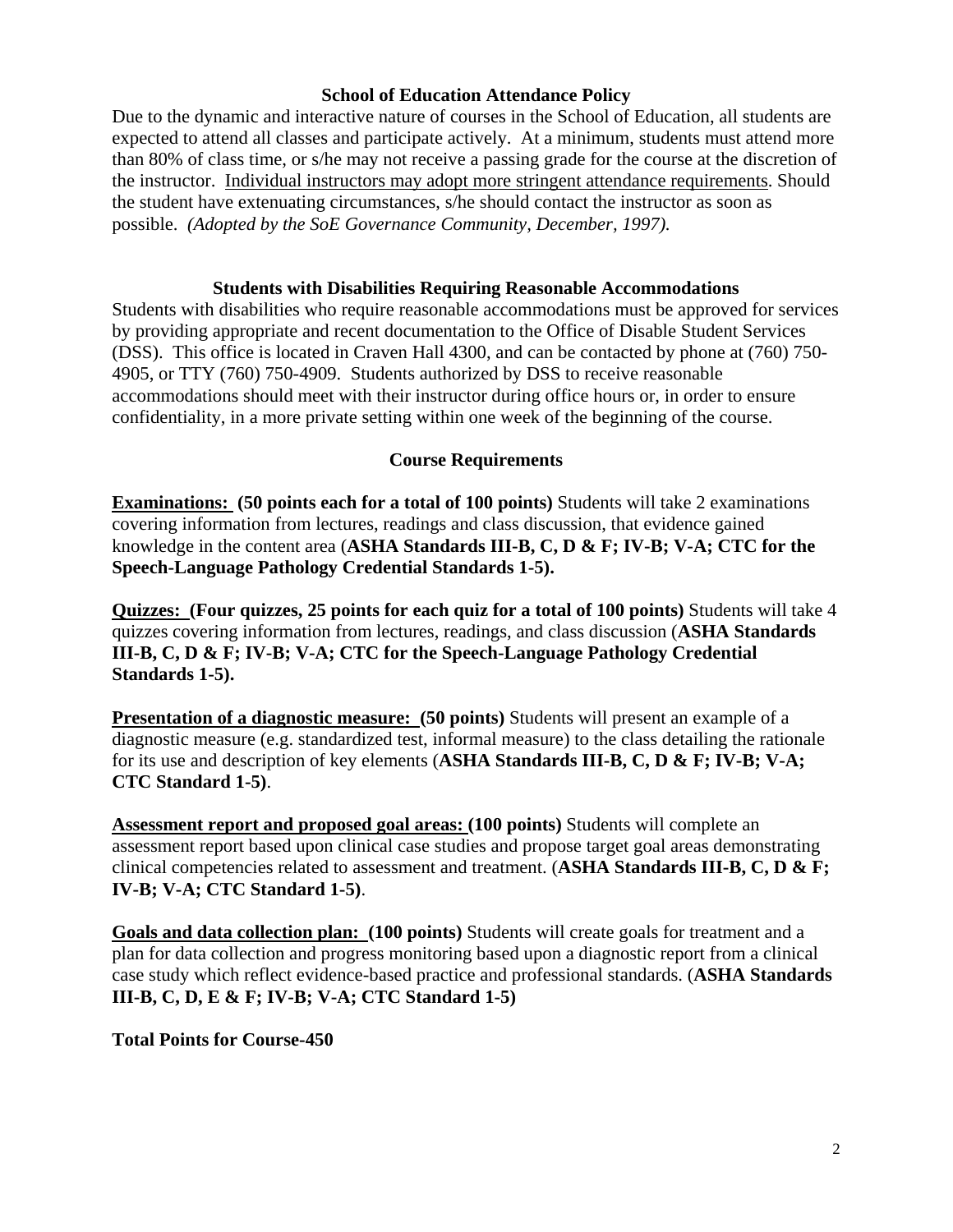### **Grading Standards**

Consistent with requirements set forth by the School of Education and the Office of Graduate Studies and Research, the minimal acceptable grade for passing a course in the Communication Disorders Program is a B. A review of the student's performance will need to be conducted should s/he earn less than a B in any course. Please note that CSUSM requires graduate students to maintain a cumulative GPA in all coursework towards the MA of 3.0. Should your GPA all below a 3.0, you will be placed on Academic Probation and you will have one semester to bring your GPA back above a 3.0 or you will be disqualified from the program.

Students need to pass all graded assignments with a B or better to demonstrate acquisition of skills and knowledge towards meeting the standards for practice. Students may be offered an opportunity to redo/retake a single assignment at the instructor's discretion. Any assignment requiring a make-up will receive a 20% reduction in possible points for that assignment. If a student receives less than a B on the makeup, or receives less than a B on more than one assignment, the student will be obligated to repeat the course. Please note that CSUSM only allows for two courses to be retaken at the MA level. Should you earn less than a B in more than two courses, you will be disqualified from the program. Make-ups are intended to offer a second opportunity for students to demonstrate competence on important standards so as to avoid academic probation. Make-ups are not intended to improve grades or GPA. Please be advised that each student is expected to operate in a professional manner and present her/his best work the first time. Make-ups need to be scheduled within 1 week of receipt of the 'failed' grade.

Any scholarly, professional writing assignment will be subjected to grading based on the Communicative Sciences and Disorders Graduate Writing Assessment Rubric. All writing assignments must be submitted in both hard copy AND through the Cougar Courses container. You will be expected to adhere to the Academic Honesty Policy and use APA style referencing in all professional writing.

## **Letter grade (percentage total points)**

| $A = 93$ and above        | $A = 90.00 - 92.99$ |                |
|---------------------------|---------------------|----------------|
| $B_+ = 88.00 - 89.99$     | $B = 83 - 87.99$    | $B = 80-82.99$ |
| $C_{\pm} = 78.00 - 79.99$ | $C = 73-77.99$      | $C = 70-72.99$ |
| $D_{\pm} = 68.00 - 69.99$ | $D = 63-67.99$      | $D = 60-62.99$ |
| $F - 59.99$ and below     |                     |                |

Assignments graded on the Communicative Sciences and Disorders Graduate Writing Assessment Rubric are graded on a 4 point scale. The conversion is as follows:

- $4 = A = 95$  points = exceeds standards
- $3 = B = 85$  points = meets standards

 $2 = C = 75$  points = approaching, but does not meet standards

 $1 = D = 65$  points = fails to meet standards

Students are expected to turn all work in when it is due. Work submitted late, but within one week of the due date will be reduced by one letter grade. Work received over one week late receives no credit. Your work will be graded on both content (detail, logic, synthesis of information, depth of analysis, etc) and mechanics (grammar, syntax, spelling, format,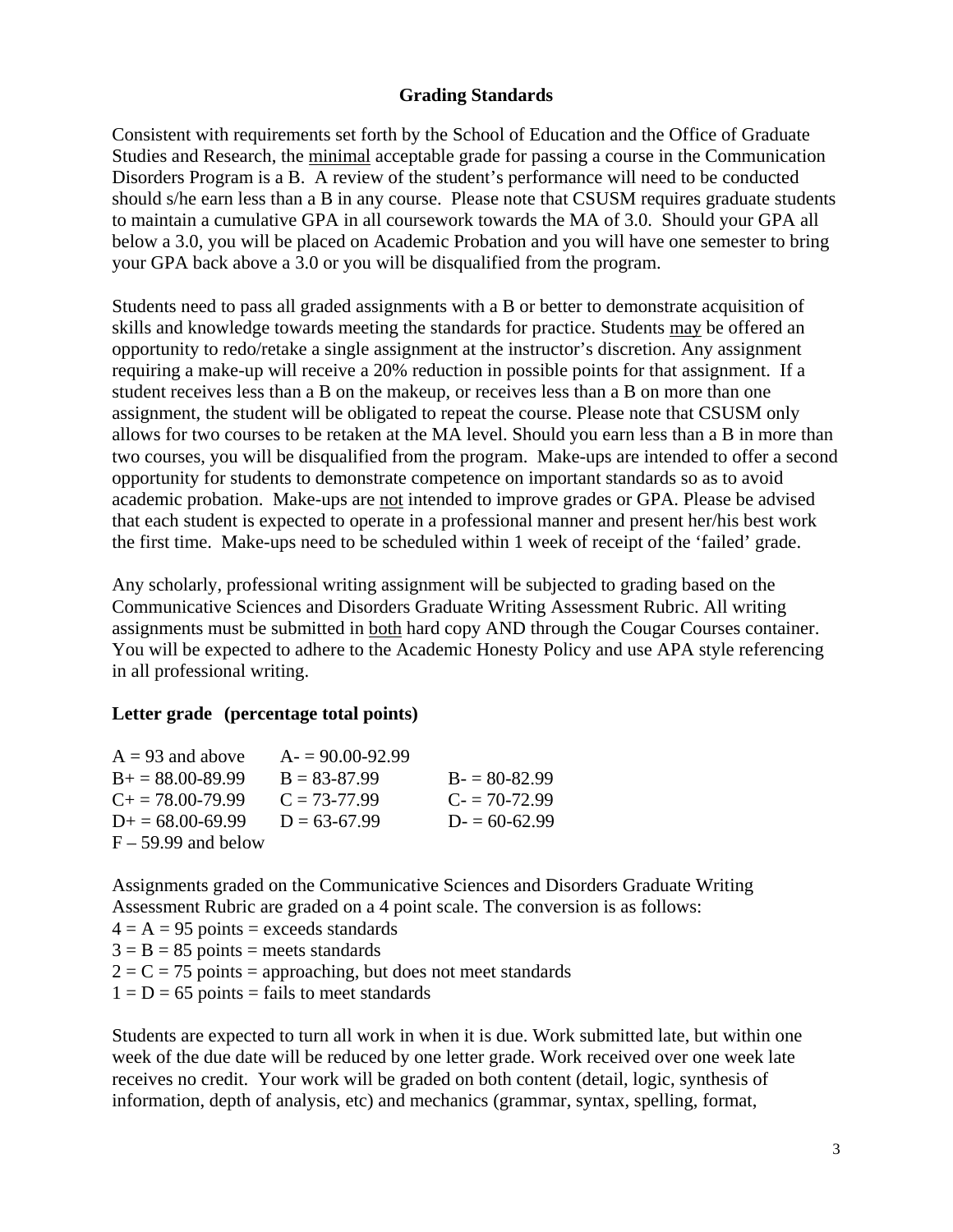the written language. You will be graded on such. uniformity of citations, etc). You are entering into a professional career that requires mastery of

### **All University Writing Requirement**

Every course at the university must have a writing requirement of at least 2500 words. Your quizzes, examinations, and papers will be used to satisfy this requirement.

### **CSUSM Academic Honesty Policy**

"Students will be expected to adhere to standards of academic honesty and integrity, as outlined in the Student Academic Honesty Policy. All written work and oral presentation assignments must be original work. All ideas/materials that are borrowed from other sources must have appropriate references to the original sources. Any quoted material should give credit to the source and be punctuated with quotation marks.

Students are responsible for honest completion of their work including examinations. There will be no tolerance for infractions. If you believe there has been an infraction by someone in the class, please bring it to the instructor's attention. The instructor reserves the right to discipline any student for academic dishonesty in accordance with the general rules and regulations of the university. Disciplinary action may include the lowering of grades and/or the assignment of a failing grade for an exam, assignment, or the class as a whole."

Incidents of Academic Dishonesty will be reported to the Dean of Students. Sanctions at the University level may include suspension or expulsion from the University.

### **Plagiarism:**

As an educator, it is expected that each student will do his/her own work, and contribute equally to group projects and processes. Plagiarism or cheating is unacceptable under any circumstances. If you are in doubt about whether your work is paraphrased or plagiarized see the Plagiarism Prevention for Students website http://library.csusm.edu/plagiarism/index.html. If there are questions about academic honesty, please consult the University catalog.